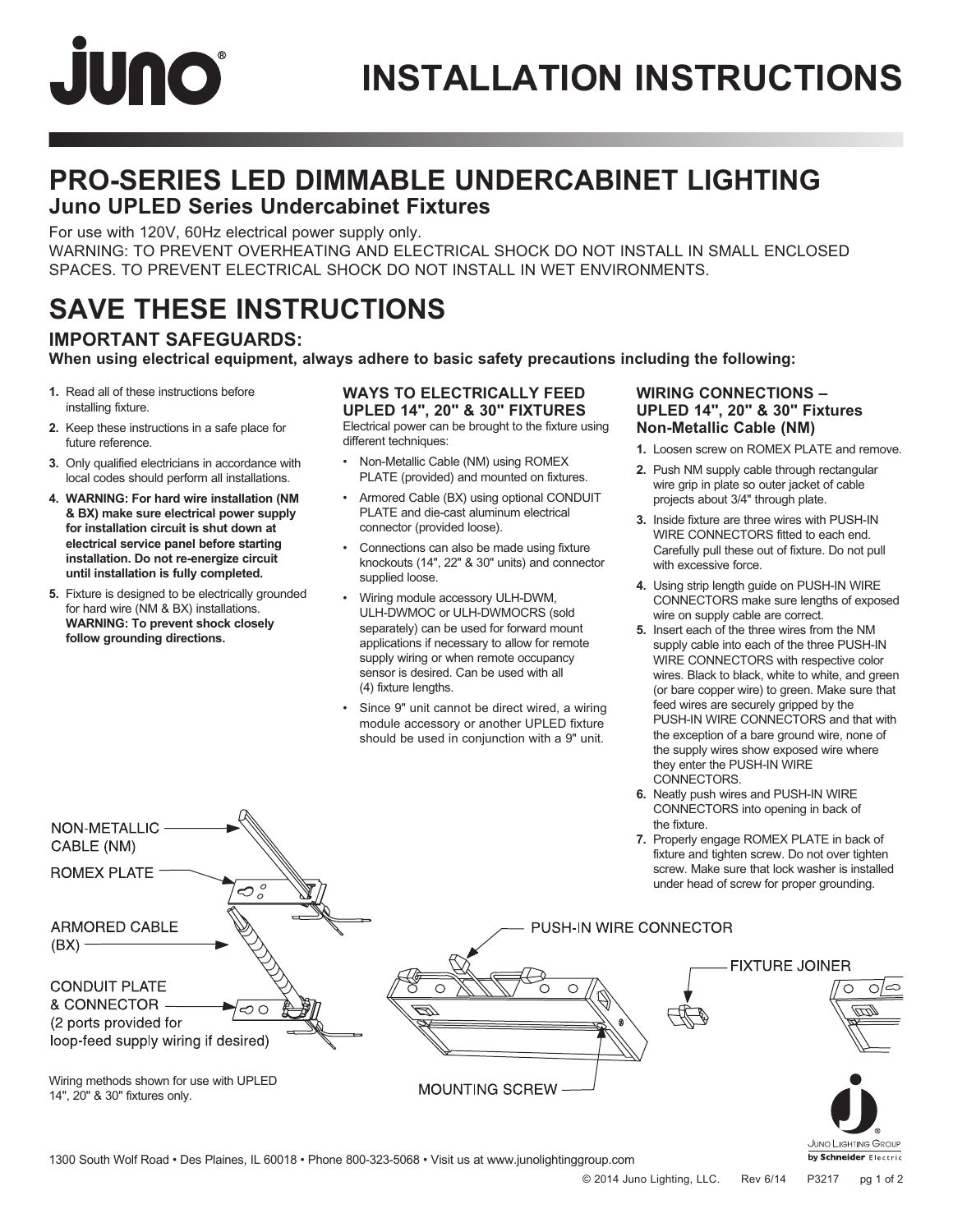# JUNO

## **INSTALLATION INSTRUCTIONS**

### **PRO-SERIES LED DIMMABLE UNDERCABINET LIGHTING**

#### **WIRING CONNECTIONS – UPLED 14", 20" & 30" Fixtures Armored Cable (BX)**

- **1.** Loosen screw on ROMEX PLATE. Remove plate and discard.
- **2.** Mount die-cast aluminum electrical connector to the flat side of the CONDUIT PLATE. Securely tighten nut.
- **3.** Push BX cable into connector. Make sure BX cable has a properly installed plastic insulating bushing (not provided). Tighten clamp screws securely making sure that BX cable remains fully seated in connector during tightening.
- **4.** Perform steps 3-7 from NM cable instructions listed on page 1.

**NOTE:** In some BX installations there may not be a separate grounding wire provided. Grounding is achieved through the spiral wound metal jacket of the BX cable.

**NOTE:** The die-cast aluminum connector can also be used with NM cable if desired.

**NOTE:** Two die-cast connectors can be used for loop feed supply wiring (14", 22" & 30" units) if desired. (For second die-cast connector, order accessory ULH-CONN.)

### **120V FIXTURE DIMMING\***

Fixtures are dimmable with the use of most 120V incandescent, magnetic low voltage and electronic low voltage wall box dimmers.

\* Consult Technical Services at (888) 387-2212 or www.junolightinggroup.com for dimmer compatibility. Electronic low voltage dimmers require a neutral wire connection in the wall box.

### **MOUNTING FIXTURE**

- **1.** Place fixture in desired position.
- **2.** Drive fixture MOUNTING SCREWS securely. Mounting screws are suitable for cabinet bottoms 3/8" or thicker. Use shorter screws for cabinet bottoms thinner than 3/8".
- **3.** In some installations it may be desired to drill a pilot hole for the screws. Place the fixture in the desired position and drive MOUNTING SCREWS a small amount to impart a small reference point for drilling.
- **4.** Make sure that all unused electrical ports on the ends of the fixture are safely protected with ELECTRICAL PORT COVERS (two provided with each fixture).
- **5.** Re-energize electrical circuit at service panel.
- **6.** Fixture has a two-position switch: ON/OFF.

### **JOINING MULTIPLE FIXTURES**

- **1. WARNING: In multiple fixture installations do not electrify fixture group until all electrical connections have been securely mounted. Electrical port covers must be installed in all open ports at the completion of installation.**
- **2.** Fixtures can be joined together using FIXTURE JOINER (one provided with each fixture) or with JUMPER CORD accessory (Cat. No. JC3, sold separately).
- **3. WARNING: The total number of fixtures that can be joined together and powered from one electrical feed port is governed by the total current per electrical feed point (5A MAXIMUM).**
- **4.** First mount fixture that receives incoming electrical supply. With a small screwdriver remove ELECTRICAL PORT COVERS as needed. When using FIXTURE JOINER to add fixtures make sure JOINER is fully seated in both fixtures. Fixtures should fit fully and squarely end-to-end when mounting is complete.
- **5.** When using JUMPER CORD accessory, make sure plugs on both ends are fully inserted into ports on both fixtures. There should be some slack in the JUMPER CORD so that the electrical connectors are not stressed in any way. Use cord clips (provided), as desired, to keep cord safely snug to mounting surface.
- **6. WARNING: Do not use JUMPER CORD as a means to turn fixtures on and off.**

### **LENS CLEANING**

- **1.** Before opening fixture make sure it has fully cooled down.
- **2.** Turn off electrical power at service panel.
- **3.** Lower lens by pushing LENS RETENTION BAR towards rear of fixture. Lens will swing downward.
- **4.** Lens can be fully removed for cleaning. While lens is in straight down position, grasp right side lens end cap and push rearward about 1/4". Pull down and remove lens.
- **5.** Clean lens only with warm water and a mild detergent solution. Do not use abrasive powders or petroleum solvents to clean lens. Dry lens completely before re-inserting into fixture.
- **6.** Replace lens by first inserting pin into hole in left side of fixture. Push right pin up into slot on right side of fixture and pull lens forward about 1/4" until it stops. Swing lens back and up into fixture while simultaneously pushing lens retention bar rearward. Release lens retention bar to secure lens.



JUMPER CORD AVAILABLE IN 8", 17" AND 26" LENGTHS. **BLACK OR WHITE FINISH.** (order separately)

#### ELECTRICAL PORT COVERS MUST BE INSTALLED IN ALL OPEN PORTS AT COMPLETION OF INSTALLATION

PUSH LENS RETENTION **BAR REARWARD TO RELEASE** 

### **WARRANTY**

Juno Lighting Group provides five year limited warranty on LED components from date of purchase. Juno Lighting Group's obligation is expressly limited to repair or replacement, without charge, at Juno Lighting Group's factory after prior written return authorization has been granted. This warranty shall not apply to products which have been altered or repaired outside of Juno Lighting Group's factory. This warranty is in lieu of all other warranties, expressed or implied, and without limiting the generality of the foregoing phrase, excludes any implied warranty<br>of merchantability. Also, there are no warranties which extend beyond the terms of sale.



### **Product Services Phone (888) 387-2212**

1300 South Wolf Road • Des Plaines, IL 60018 • Phone 800-323-5068 • Visit us at www.junolightinggroup.com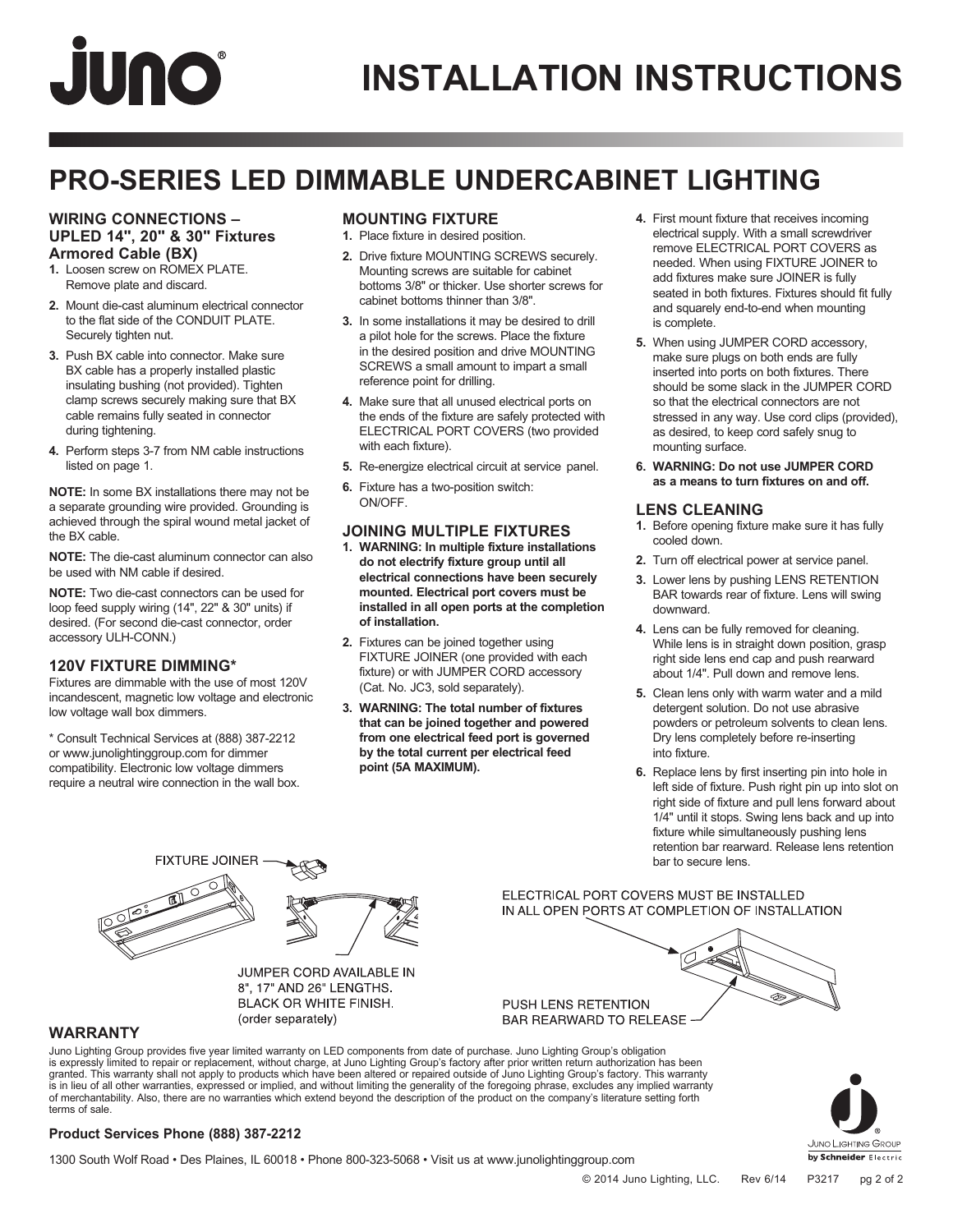# JUNO **INSTRUCCIONES DE INSTALACIÓN**

### **LUCES LED REGULABLES PARA INSTALAR DEBAJO DE GABINETES DE LA SERIE PRO**

### **Accesorios para Instalar Debajo de Gabinetes de la Serie UPLED de Juno**

Para usar únicamente con fuente eléctrica de 120V, 60Hz.

ADVERTENCIA: PARA PREVENIR EL SOBRECALENTAMIENTO Y LA DESCARGA ELÉCTRICA NO INSTALE EN ESPACIOS PEQUEÑOS Y ENCERRADOS. PARA PREVENIR LA DESCARGA ELÉCTRICA NO INSTALE EN ENTORNOS HÚMEDOS.

### **GUARDE ESTAS INSTRUCCIONES**

### **MEDIDAS DE SEGURIDAD IMPORTANTES:**

**Cuando use equipo eléctrico, siempre apéguese a las precauciones básicas de seguridad, incluyendo las siguientes:**

- **1.** Lea este instructivo completo antes de instalar este accesorio.
- **2.** Mantenga estas instrucciones en un lugar seguro para futura referencia.
- **3.** Únicamente electricistas calificados de acuerdo con los códigos locales deben llevar a cabo todas las instalaciones.
- **4. ADVERTENCIA: Para instalaciones permanentes (NM y BX) asegúrese que la fuente de energía eléctrica para el circuito que está siendo instalado esté apagada en el panel de servicio eléctrico antes de iniciar la instalación. No vuelva a reactivar el circuito hasta que la instalación esté completa.**
- **5.** El accesorio está diseñado para instalaciones de alambre rígido (NM y BX) conectadas eléctricamente a tierra.

**ADVERTENCIA: Para prevenir la descarga eléctrica apéguese a las instrucciones de conexiones a tierra.**

### **FORMAS DE ALIMENTAR ELÉCTRICAMENTE LOS ACCESORIOS UPLED DE 14",**

#### **20" Y 30".**

La energía eléctrica puede hacerse llegar al accesorio usando técnicas diferentes:

- Cable No Metálico (NM) usando la PLACA ROMEX (proporcionada) y montada en los accesorios.
- Cable Blindado (BX) usando la PLACA DE DUCTO y el conector de aluminio fundido a presión (proporcionado suelto).
- Las conexiones también se pueden hacer usando los troqueles del accesorio (unidades de 14", 22" y 30") y el conector que se proporciona suelto.
- Se pueden usar los accesorios de cableado de módulo ULH-DWM, ULH-DWMOC o ULH-DWMOCRS (se venden por separado) para aplicaciones de montaje enfrente, si es necesario permitir cableado de suministro remoto o cuando se desea un sensor de presencia remoto. Se puede usar con todas (4) longitudes de accesorio.
- Ya que la unidad de 9" no se puede cablear directamente, se debería de usar un accesorio de cableado de módulo u otro accesorio UPLED junto con la unidad de 9".



Los métodos de cableado que se muestran son sólo para el uso en accesorios UPLED de 14", 20" y 30".



MONTAJEROMEX



### **CONEXIONES DE CABLEADO – Accesorios UPLED de 14", 20" y 30" Cable No Metálico (NM)**

- **1.** Afloje el tornillo en la PLACA ROMEX y quítela.
- **2.** Pase el cable de suministro NM a través del sujetador de cable rectangular en la placa, de modo que el revestimiento del cable sobresalga aproximadamente 3/4" a través de la placa.
- **3.** Dentro del accesorio se encuentran tres alambres con CONECTORES DE ALAMBRE DE PRESIÓN en cada punta. Saque éstos del accesorio con cuidado. No jale con excesiva fuerza.
- **4.** Usando la guía de longitud de pelado en los CONECTORES DE ALAMBRE DE PRESIÓN asegúrese de que la longitud del alambre expuesto en el cable de suministro sea el correcto.
- **5.** Inserte cada uno de los tres alambres del cable de suministro NM en cada uno de los CONECTORES DE ALAMBRE DE PRESIÓN con los alambres de color respectivo. Negro a negro, blanco a blanco y verde (o alambre de cobre sin revestimiento) a verde. Asegúrese de que los alambres de suministro estén bien sujetados por los CONECTORES DE ALAMBRE DE PRESIÓN y que a excepción de un alambre a tierra sin revestimiento, que ninguno de los alambres de suministro muestren alambre expuesto donde entran en los CONECTORES DE ALAMBRE DE PRESIÓN.
- **6.** Presione cuidadosamente los alambres y CONECTORES DE ALAMBRE DE PRESIÓN a través del orificio en la parte posterior del accesorio.
- **7.** Coloque correctamente la PLACA ROMEX en la parte posterior del accesorio y apriete el tornillo. No sobre apriete el tornillo. Asegúrese que la arandela de seguridad esté instalada debajo de la cabeza del tornillo para una conexión a tierra correcta.



1300 South Wolf Road • Des Plaines, IL 60018 • Teléfono 800-323-5068 • www.junolightinggroup.com